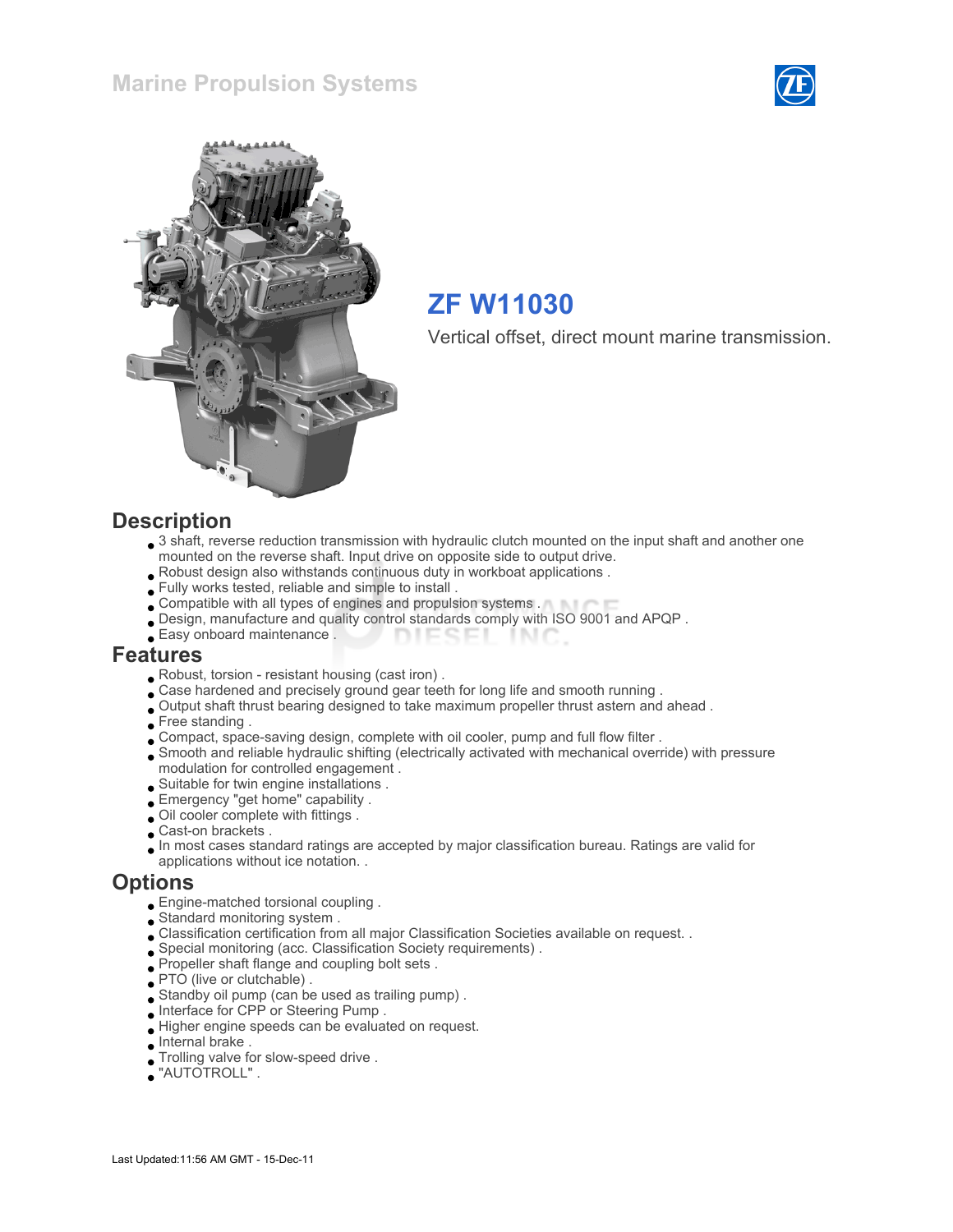## ZF W11030 Ratings

## Continuous Duty

| <b>RATIOS</b>                            | MAX. TORQUE POWER/RPM |                                                                                  |                     |    | <b>INPUT POWER CAPACITY</b> |    |           |    |    | MAX. |            |
|------------------------------------------|-----------------------|----------------------------------------------------------------------------------|---------------------|----|-----------------------------|----|-----------|----|----|------|------------|
| <b>FIRE</b>                              | Nm                    | ftlb                                                                             | <b>kW</b>           | hp | <b>kW</b>                   | hp | <b>kW</b> | hp | kW | hp   | <b>RPM</b> |
|                                          | 1000 rpm              |                                                                                  | 1200 rpm   1600 rpm |    |                             |    |           |    |    |      |            |
| $\boxed{ }$ 2.056*, 2.548*, 3.074, 3.583 |                       | 14230   10496   1.4901   1.9982   1490   1998   1788   2398   2384   3197   1600 |                     |    |                             |    |           |    |    |      |            |
| $\blacksquare$ 4.000                     |                       | 13848   10214   1.4501   1.9446   1450   1945   1740   2333   2320   3111   1600 |                     |    |                             |    |           |    |    |      |            |
| * Special Order Ratio.                   |                       |                                                                                  |                     |    |                             |    |           |    |    |      |            |

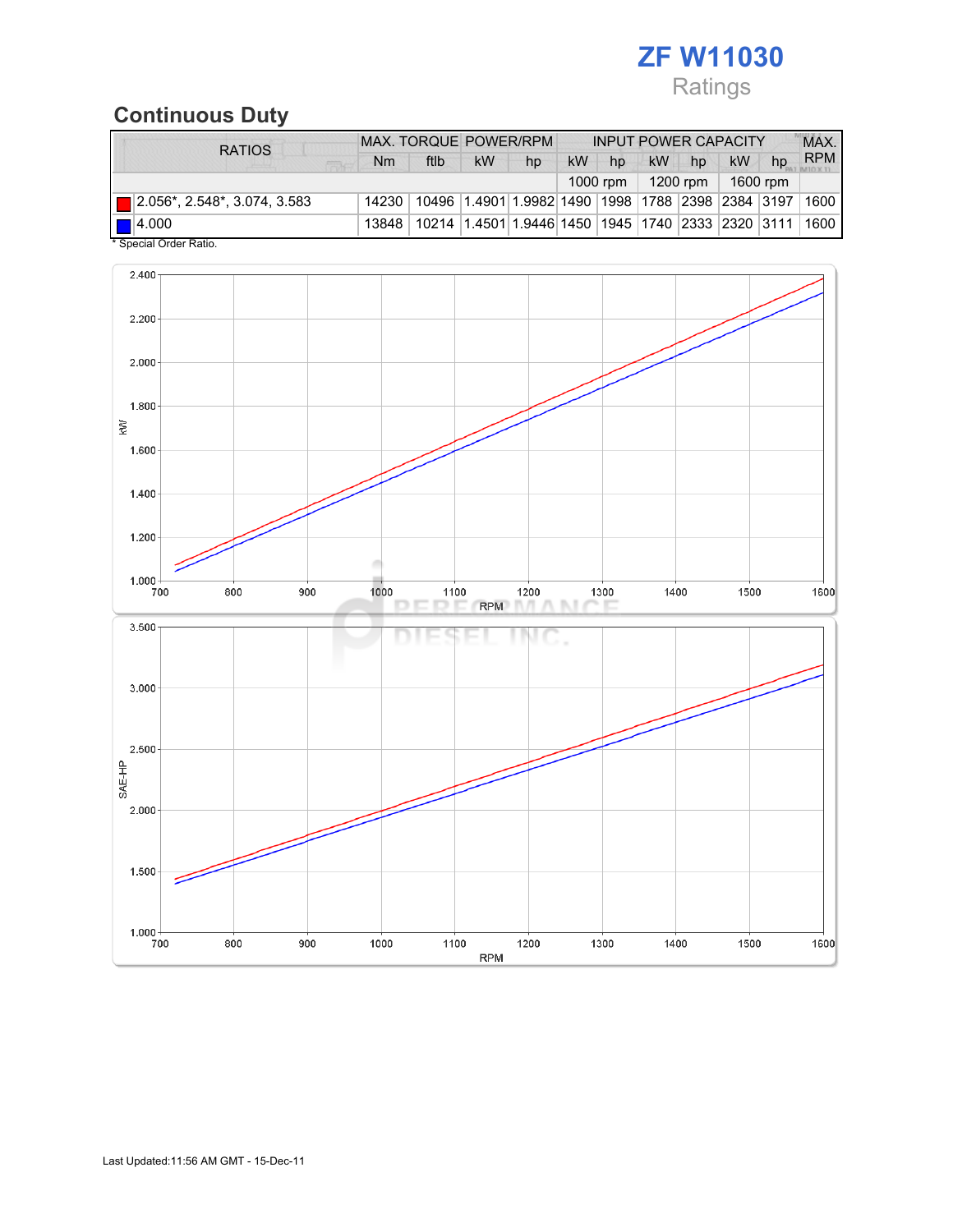# ZF W11030

**Dimensions** 





| mm (inches) |                |                |                |                            |              |                                         |                |            |  |
|-------------|----------------|----------------|----------------|----------------------------|--------------|-----------------------------------------|----------------|------------|--|
|             | B <sub>1</sub> | B <sub>2</sub> | H <sub>1</sub> | H <sub>2</sub>             |              |                                         | L <sub>2</sub> |            |  |
| 415 (16.3)  | 650 (25.6)     | 650(25.6)      | 530 (20.9)     | 830 (32.7)                 | 1,562 (61.5) | $\vert$ 1,210 (47.6) $\vert$ 379 (14.9) |                | 714 (28.1) |  |
|             |                | Weight kg (lb) |                | Oil Capacity Litre (US qt) |              |                                         |                |            |  |
|             |                | 2,650 (5,830)  |                | 80.0 (84.8)                |              |                                         |                |            |  |

DIESEL INC.

|  |  | <b>Output Coupling Dimensions</b> |
|--|--|-----------------------------------|
|--|--|-----------------------------------|

|    |    |  |             |  |                                                         |    |  | <b>Bolt Holes</b> |              |      |  |
|----|----|--|-------------|--|---------------------------------------------------------|----|--|-------------------|--------------|------|--|
|    |    |  |             |  |                                                         |    |  | No.               | Diameter (E) |      |  |
| mm | in |  | mm in mm in |  |                                                         | mm |  |                   | mm           |      |  |
|    |    |  |             |  | 420   16.5   350   13.8   280   11.0   45.0   1.77   16 |    |  |                   | 32.0         | 1.26 |  |